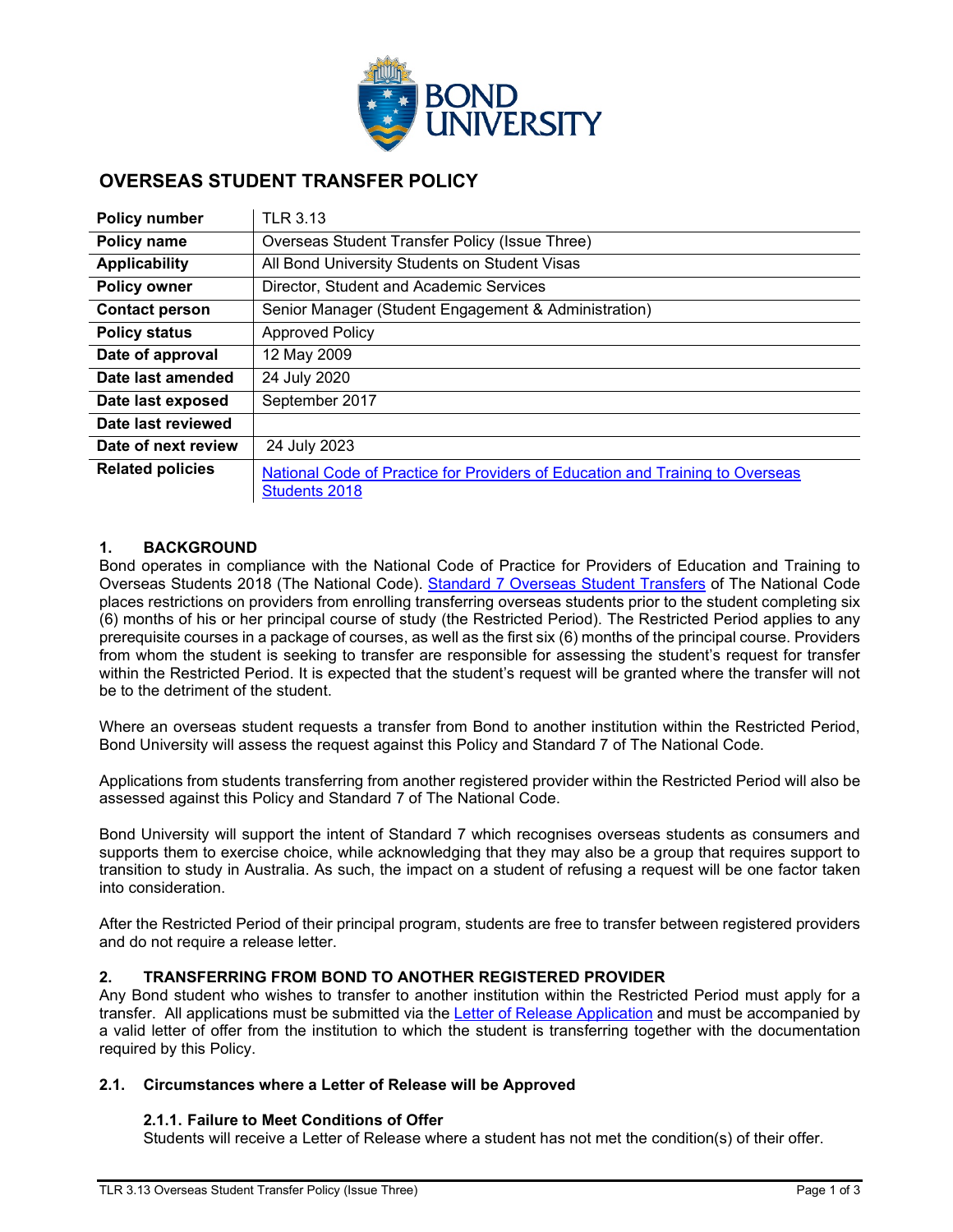In order for a request for a Letter of Release to be considered, the student must provide the evidence that they have attempted and not successfully completed their preliminary program despite intervention. Students must have complied with all student visa conditions e.g. English Language Intensive Courses for Overseas Students, Foundation Program.

# **2.1.2. Compassionate or Compelling Circumstances**

Students will be provided with a Letter of Release where they can demonstrate compassionate or compelling personal reasons or academic circumstances. It will normally be expected that such circumstances were unexpected and beyond the control of the student.

In order for a request for a Letter of Release to be considered, the student must provide relevant supporting documentary evidence which might include a personal statement and a statement of support from an independent professional (e.g. medical practitioner, legal, counselling, academic).

# **2.1.3. Government-sponsored Students**

Government-sponsored students may transfer if their government sponsor considers the change to be in the student's best interest and has provided written support for that change from the government sponsor.

This Policy does not apply to AusAID students. Overseas students on AusAID visas who wish to transfer institutions should contact the International Student Team Coordinator at the Student Business Centre.

### **2.1.4. Unsatisfactory Course Progress**

Students will receive a Letter of Release where the University assesses that the student is unable to achieve satisfactory course progress at the level they are studying

### **2.1.5. Unmet Course Expectations**

There is evidence that the overseas student's reasonable expectations about their current program are not being met.

### **2.1.6. Misleading information**

The student provides evidence that they were misled by a Bond University staff member or an official agent of the University regarding Bond University or the course in which they are enrolled and the program is therefore unsuitable to their needs and/or study objectives.

#### **2.1.7. Bond University Unable to Deliver the Program**

Bond University is unable to deliver the program therefore preventing an overseas student from continuing their study.

#### **2.1.8. Appealable decision or recommendation**

An appeal (internal or external) on another matter results in a decision or recommendation to release the overseas student.

#### **2.2. Circumstances Where a Letter of Release will be Refused**

Request for transfer applications will be refused:

- $\blacksquare$  if a student does not have a valid enrolment offer from the receiving provider; or
- where the student's government sponsor has not provided written support for the change; or
- if a student under 18 years of age does not have written evidence that the student's parent or legal guardian supports the transfer. If appropriate, where the student is not being cared for in Australia by a parent or suitable nominated relative, the letter of offer from the new institution must confirm that the new institution will accept responsibility for approving the student's accommodation, support and general welfare arrangements, as per Standard 5 of The National Code; or
- where a student has not accessed the University's available support services for assistance with their studies and/or personal problems, for example, they have not sought assistance from Bond University's learning support or counselling services following a referral; or
- where students are unable to provide evidence of compassionate or compelling reasons or academic circumstances that were beyond their control; or
- **if the transfer is not in the best interest of the student; or**
- where the scheduled date for commencing classes at the other Registered Provider has passed at the date of lodging the request for a Letter of Release.